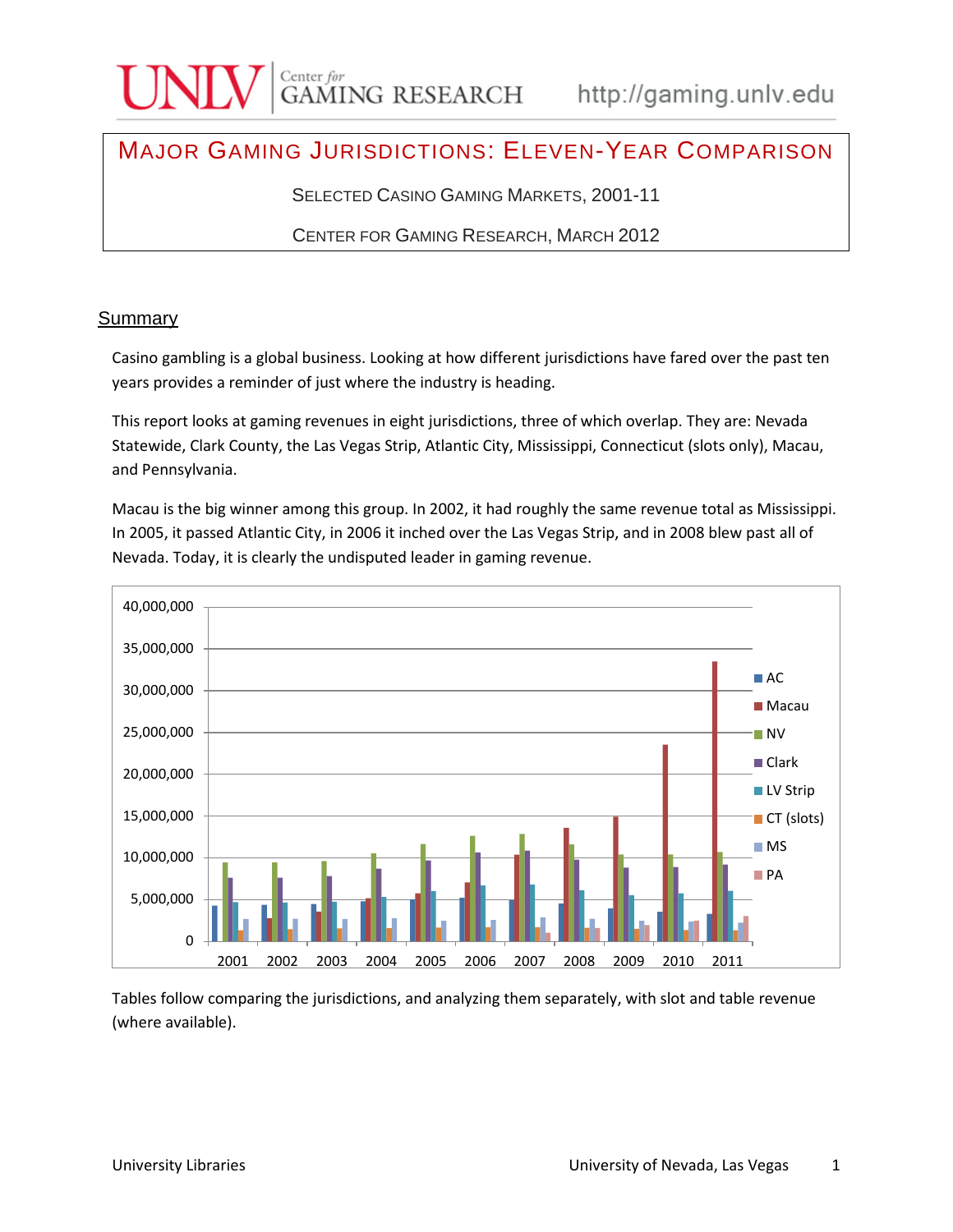

#### **Comparison**

Examining the year-over-year changes in total gaming win, or revenue, at the statewide level yields the following pattern:



#### Total Gaming Revenues, All Jurisdictions

| Year | AC        | Macau      | Nevada     | Clark Co.  | LV Strip  | CT (slots) | MS        | PA        |
|------|-----------|------------|------------|------------|-----------|------------|-----------|-----------|
| 2001 | 4,303,078 | 0          | 9,468,599  | 7,632,022  | 4,703,692 | 1,329,673  | 2,700,438 | 0         |
| 2002 | 4,381,406 | 2,772,500  | 9,447,660  | 7,630,273  | 4,654,808 | 1,475,817  | 2,717,259 | 0         |
| 2003 | 4,488,334 | 3,583,875  | 9,625,304  | 7,830,676  | 4,757,043 | 1,549,018  | 2,699,837 | 0         |
| 2004 | 4,806,698 | 5,172,250  | 10,562,247 | 8,711,244  | 5,333,508 | 1,610,936  | 2,776,970 | 0         |
| 2005 | 5,018,276 | 5,755,875  | 11,649,040 | 9,716,860  | 6,033,595 | 1,671,350  | 2,468,477 | 0         |
| 2006 | 5,217,613 | 7,077,875  | 12,622,044 | 10,643,824 | 6,688,903 | 1,710,106  | 2,570,884 | 31,568    |
| 2007 | 4,920,786 | 10,378,125 | 12,849,137 | 10,868,554 | 6,827,887 | 1,721,903  | 2,891,546 | 1,039,031 |
| 2008 | 4,544,961 | 13,596,500 | 11,599,124 | 9,796,723  | 6,126,292 | 1,645,243  | 2,721,139 | 1,615,566 |
| 2009 | 3,943,171 | 14,921,375 | 10,392,675 | 8,838,235  | 5,550,192 | 1,511,177  | 2,464,662 | 1,964,570 |
| 2010 | 3,565,047 | 23,542,875 | 10,404,731 | 8,908,630  | 5,776,570 | 1,385,179  | 2,389,779 | 2,486,408 |
| 2011 | 3,317,720 | 33,483,375 | 10,700,994 | 9,222,680  | 6,068,959 | 1,346,161  | 2,239,084 | 3,025,048 |

Nevada, Clark County, and Las Vegas each trend upward in the middle of the decade, with a fall-off since 2007. Overall, the finished the decade slightly ahead of where they started it. Atlantic City's revenues actually declined, as did Mississippi's to a lesser extent, which Connecticut remained about constant.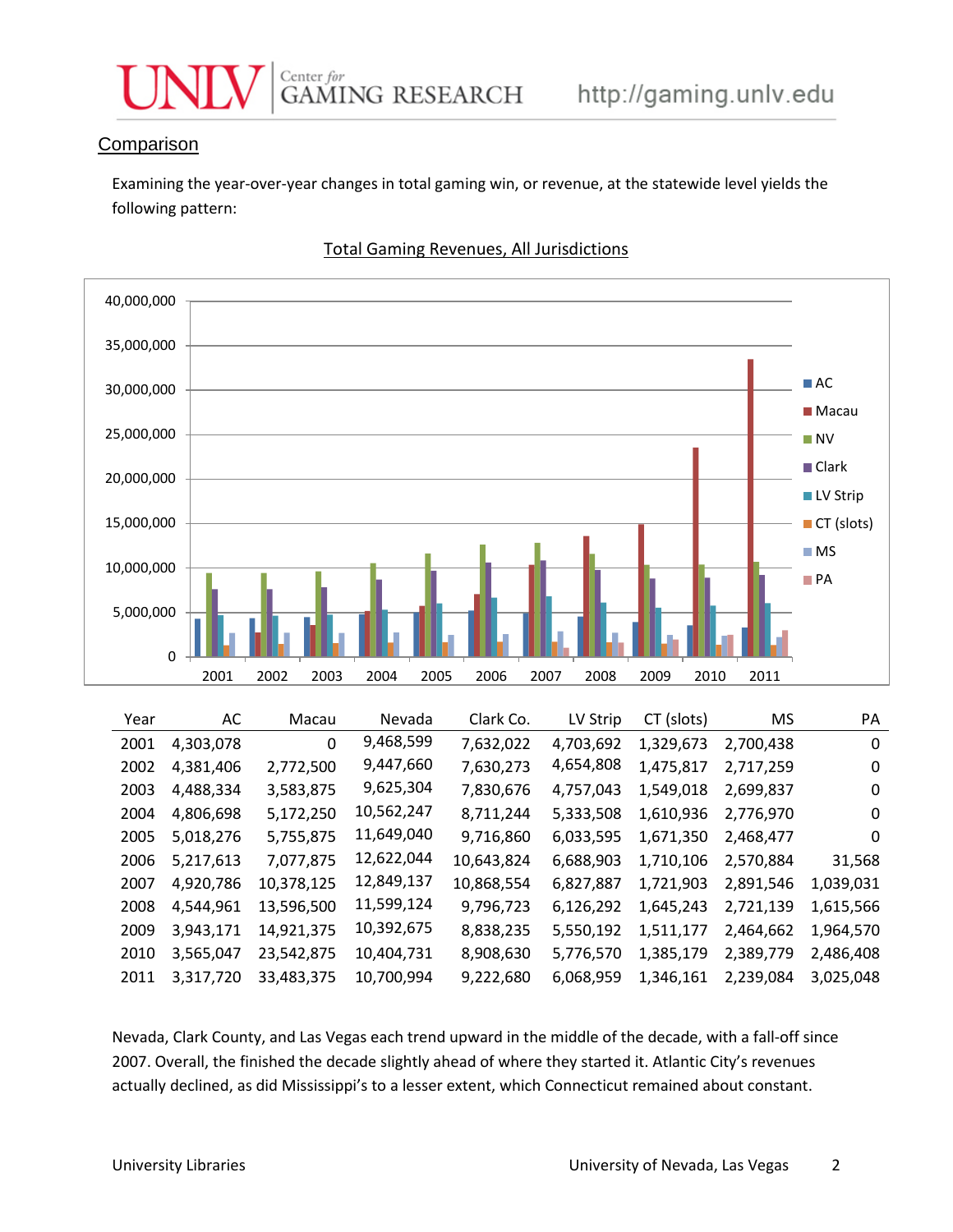Pennsylvania has seen rapid growth over the past five years, but it pales in comparison to Macau, which has seen astronomical growth.

In 2010, Pennsylvania displaced Mississippi as the nation's third-largest commercial casino market.

#### Individual Jurisdictions



State of Nevada

| Year | Total      | Slot      | Table     |
|------|------------|-----------|-----------|
| 2001 | 9,468,599  | 6,198,699 | 3,210,226 |
| 2002 | 9,447,660  | 6,273,531 | 3,116,339 |
| 2003 | 9,625,304  | 6,476,859 | 3,080,169 |
| 2004 | 10,562,247 | 7,098,524 | 3,364,861 |
| 2005 | 11,649,040 | 7,767,528 | 3,741,287 |
| 2006 | 12,622,044 | 8,306,103 | 4,155,012 |
| 2007 | 12,849,137 | 8,450,908 | 4,230,254 |
| 2008 | 11,599,124 | 7,736,005 | 3,707,372 |
| 2009 | 10,392,675 | 6,823,039 | 3,424,055 |
| 2010 | 10,404,731 | 6,636,753 | 3,632,777 |
| 2011 | 10,700,994 | 6,737,712 | 3,831,405 |

The State of Nevada saw a moderate overall increase in revenues during the 2000s.

Table gaming is, proportionally, more important to the state in 2011 than it was in 2001.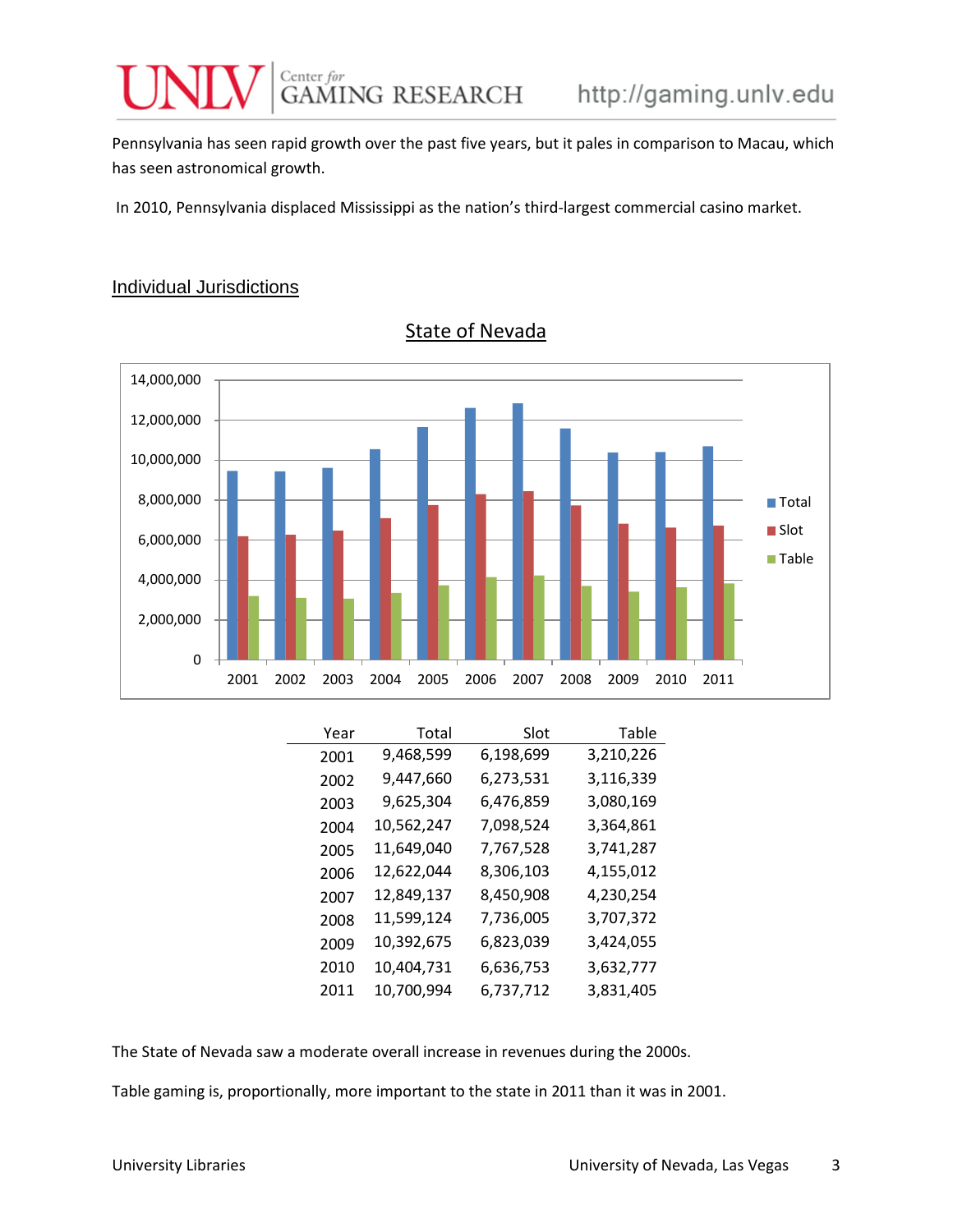

Clark County

| Year | Total      | Slot      | Table     |
|------|------------|-----------|-----------|
| 2001 | 7,632,022  | 4,812,005 | 2,770,361 |
| 2002 | 7,630,273  | 4,902,723 | 2,679,190 |
| 2003 | 7,830,676  | 5,106,363 | 2,666,892 |
| 2004 | 8,711,244  | 5,668,962 | 2,959,634 |
| 2005 | 9,716,860  | 6,253,798 | 3,342,369 |
| 2006 | 10,643,824 | 6,740,763 | 3,762,803 |
| 2007 | 10,868,554 | 6,871,895 | 3,850,197 |
| 2008 | 9,796,723  | 6,289,677 | 3,370,938 |
| 2009 | 8,838,235  | 5,564,711 | 3,145,442 |
| 2010 | 8,908,630  | 5,423,959 | 3,365,467 |
| 2011 | 9,222,680  | 5,536,325 | 3,569,686 |

Clark County includes the Las Vegas Strip, which is the state's biggest gaming market (about 57% of total Nevada gaming revenue). It also includes the locals market, which boomed and then rapidly contracted during the decade. As can be seen, thanks to the Strip's high-end buoyancy late in the decade, table play has become a more significant part of the overall revenue picture than it was earlier.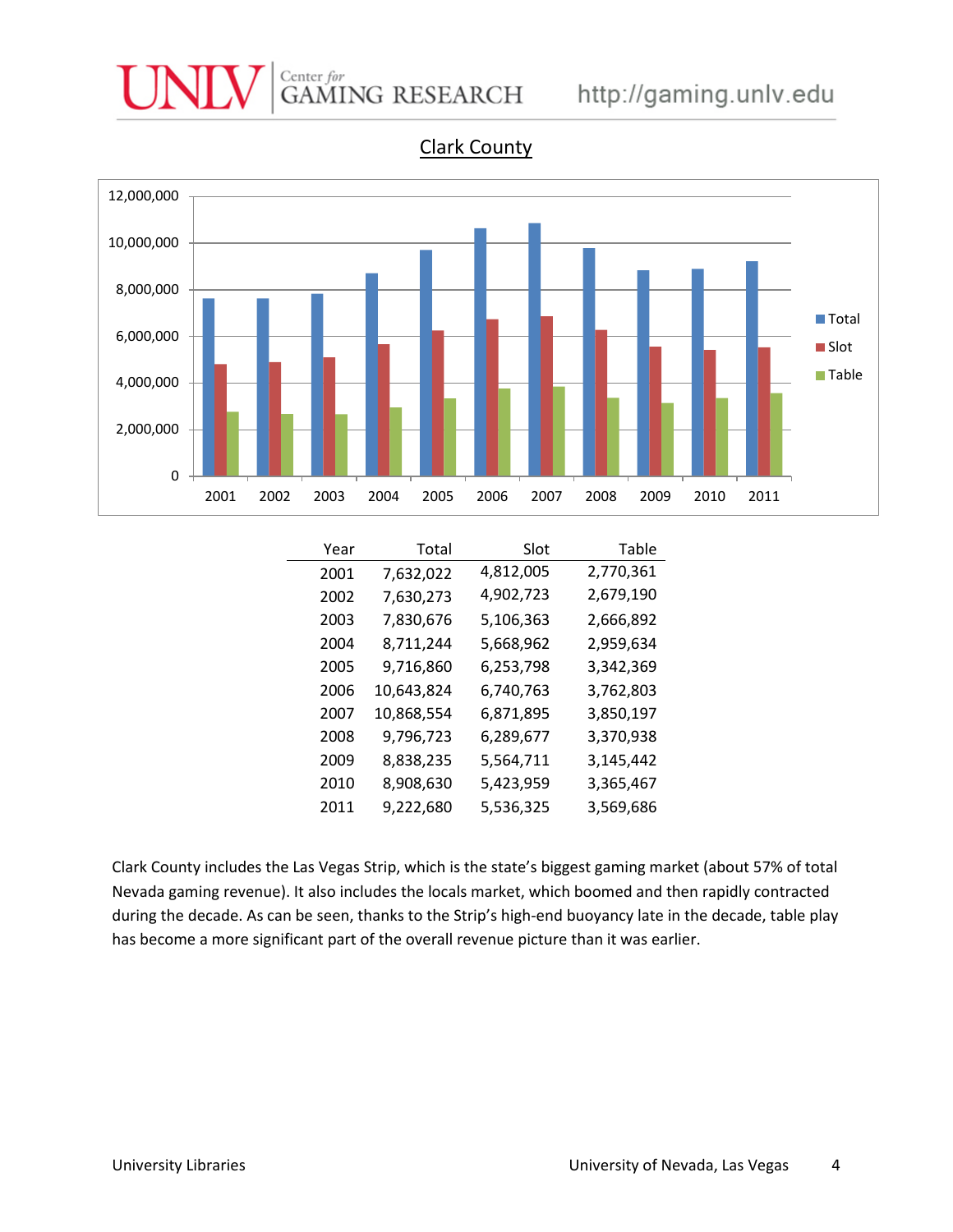

#### Las Vegas Strip

| Year | Total     | Slot      | Table     |
|------|-----------|-----------|-----------|
| 2001 | 4,703,692 | 2,393,837 | 2,280,570 |
| 2002 | 4,654,808 | 2,439,002 | 2,186,144 |
| 2003 | 4,757,043 | 2,557,445 | 2,163,591 |
| 2004 | 5,333,508 | 2,864,537 | 2,414,300 |
| 2005 | 6,033,595 | 3,171,258 | 2,777,651 |
| 2006 | 6,688,903 | 3,435,441 | 3,159,584 |
| 2007 | 6,827,887 | 3,502,333 | 3,228,487 |
| 2008 | 6,126,292 | 3,214,871 | 2,821,047 |
| 2009 | 5,550,192 | 2,808,617 | 2,656,451 |
| 2010 | 5,776,570 | 2,789,753 | 2,904,826 |
| 2011 | 6,068,959 | 2,888,527 | 3,099,492 |

The Las Vegas Strip has had a turbulent decade. Until 2007, it was the story of a post-9/11 recovery, but since then it's gotten more complicated. Two years of falling revenues (2008-2009) shook investor and operator confidence, but in 2010 the Strip rebounded.

Slot revenue continued to fall in 2010, and it was only an upsurge in high-end play—the "baccarat-based recovery"—that ended the two-year revenue slide. In 2011, both slot and table win increased.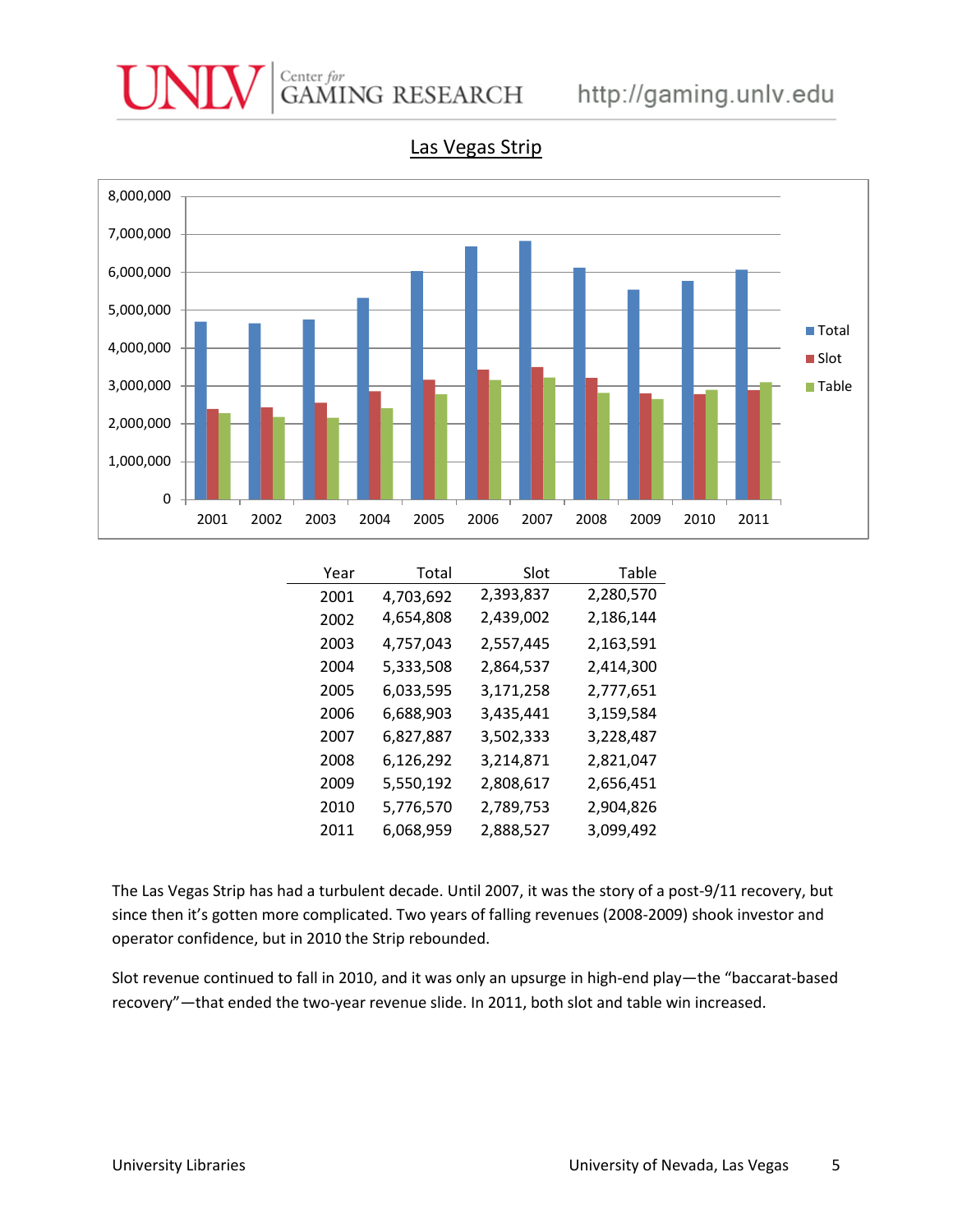

| Year | Total     | Slot      | Table     |
|------|-----------|-----------|-----------|
| 2001 | 4,303,078 | 3,141,272 | 1,161,805 |
| 2002 | 4,381,406 | 3,261,516 | 1,119,890 |
| 2003 | 4,488,334 | 3,327,277 | 1,161,057 |
| 2004 | 4,806,698 | 3,556,412 | 1,250,285 |
| 2005 | 5,018,276 | 3,673,959 | 1,344,317 |
| 2006 | 5,217,613 | 3,803,615 | 1,413,998 |
| 2007 | 4,920,786 | 3,464,470 | 1,456,316 |
| 2008 | 4,544,961 | 3,132,501 | 1,412,460 |
| 2009 | 3,943,171 | 2,721,774 | 1,221,397 |
| 2010 | 3,565,047 | 2,477,350 | 1,087,696 |
| 2011 | 3,317,720 | 2,342,936 | 974,783   |

By any interpretation, Atlantic City is a market in the throes of a significant revenue decline.

Total revenues have actually fallen over the decade, with a particular weakness in slot revenues. For a market that traditionally garnered more than 70% of its revenues from slots, this is a sign of a city in crisis.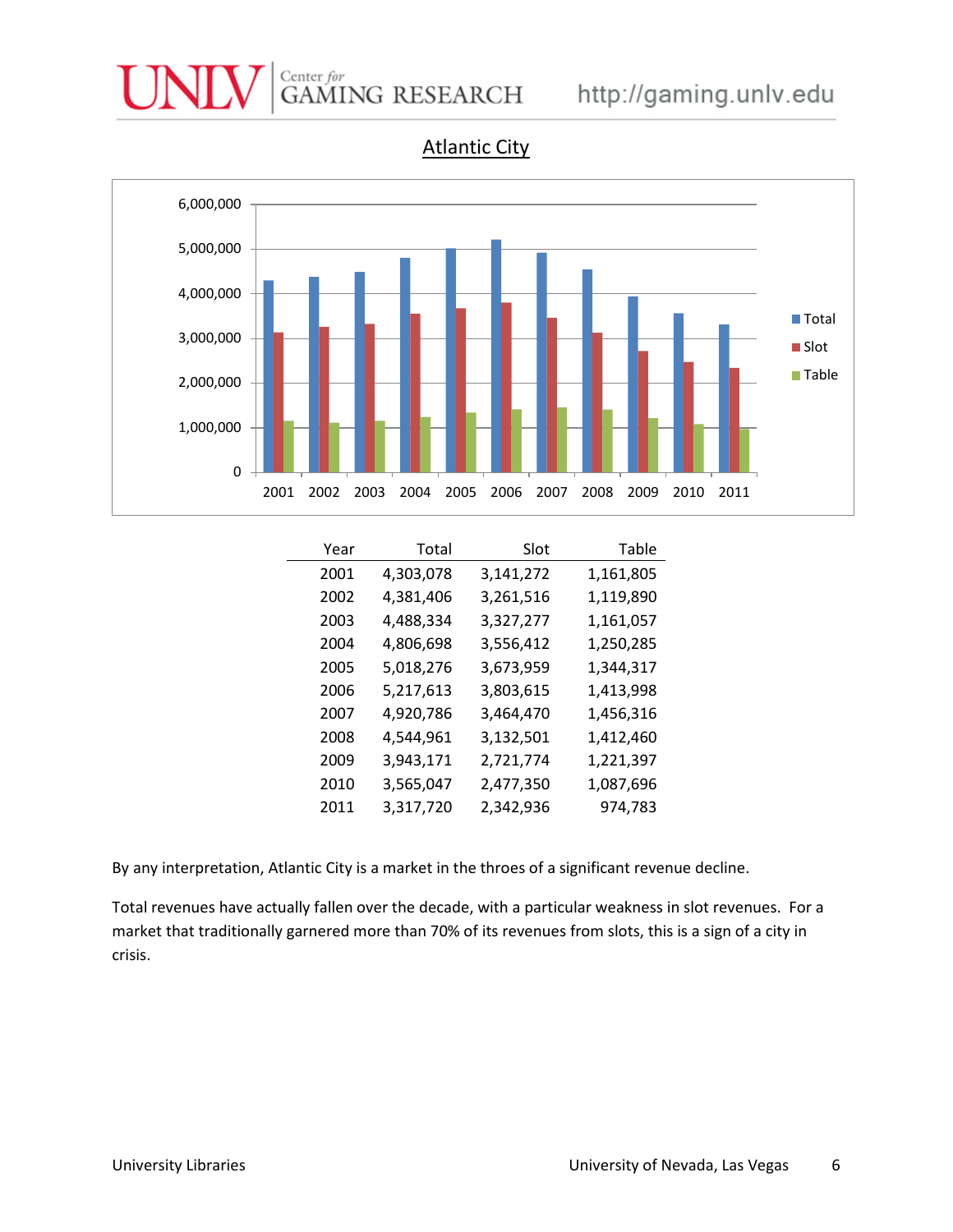# Center for<br>GAMING RESEARCH http://gaming.unlv.edu



Connecticut

| Year | Slots         |
|------|---------------|
| 2001 | 1,329,673,259 |
| 2002 | 1,475,816,662 |
| 2003 | 1,549,017,888 |
| 2004 | 1,610,935,918 |
| 2005 | 1,671,349,977 |
| 2006 | 1,710,106,445 |
| 2007 | 1,721,902,844 |
| 2008 | 1,645,242,581 |
| 2009 | 1,511,177,351 |
| 2010 | 1,385,178,575 |
| 2011 | 1,346,161,398 |

For Connecticut, only slot revenue data is currently available. This data reveals that the pressures that have hurt Atlantic City—increased regional competition and the overall recession—also hurt business at Connecticut's two Indian casinos, Foxwoods and Mohegan Sun.

These casinos, however, finished the decade with a slight net gain, though its slide, like Atlantic City's, seems to be on-going.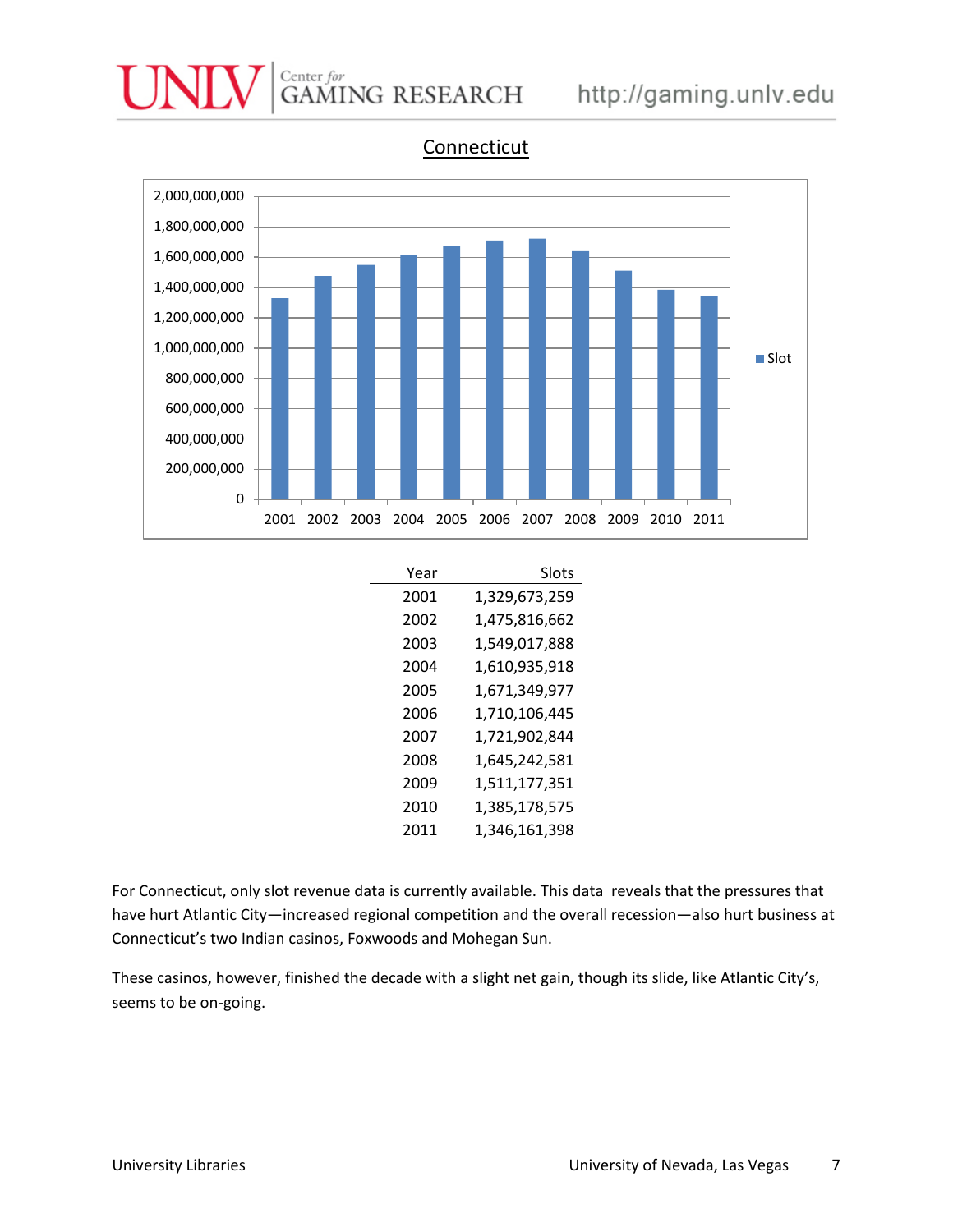



Mississippi

| Year | Revenues         |
|------|------------------|
| 2001 | 2,700,437,805.00 |
| 2002 | 2,717,258,681.75 |
| 2003 | 2,699,837,235.96 |
| 2004 | 2,776,970,311.97 |
| 2005 | 2,468,476,870.89 |
| 2006 | 2,570,883,585.73 |
| 2007 | 2,891,546,426.94 |
| 2008 | 2,721,139,216.34 |
| 2009 | 2,464,662,149.40 |
| 2010 | 2,389,779,178.17 |
| 2011 | 2,239,083,705.20 |

Like most other jurisdictions, Mississippi was adversely affected by the recession, though earlier in the decade Hurricane Katrina significantly impacted revenues. Just as the state's gaming industry was beginning to recover, the recession struck, causing a slide.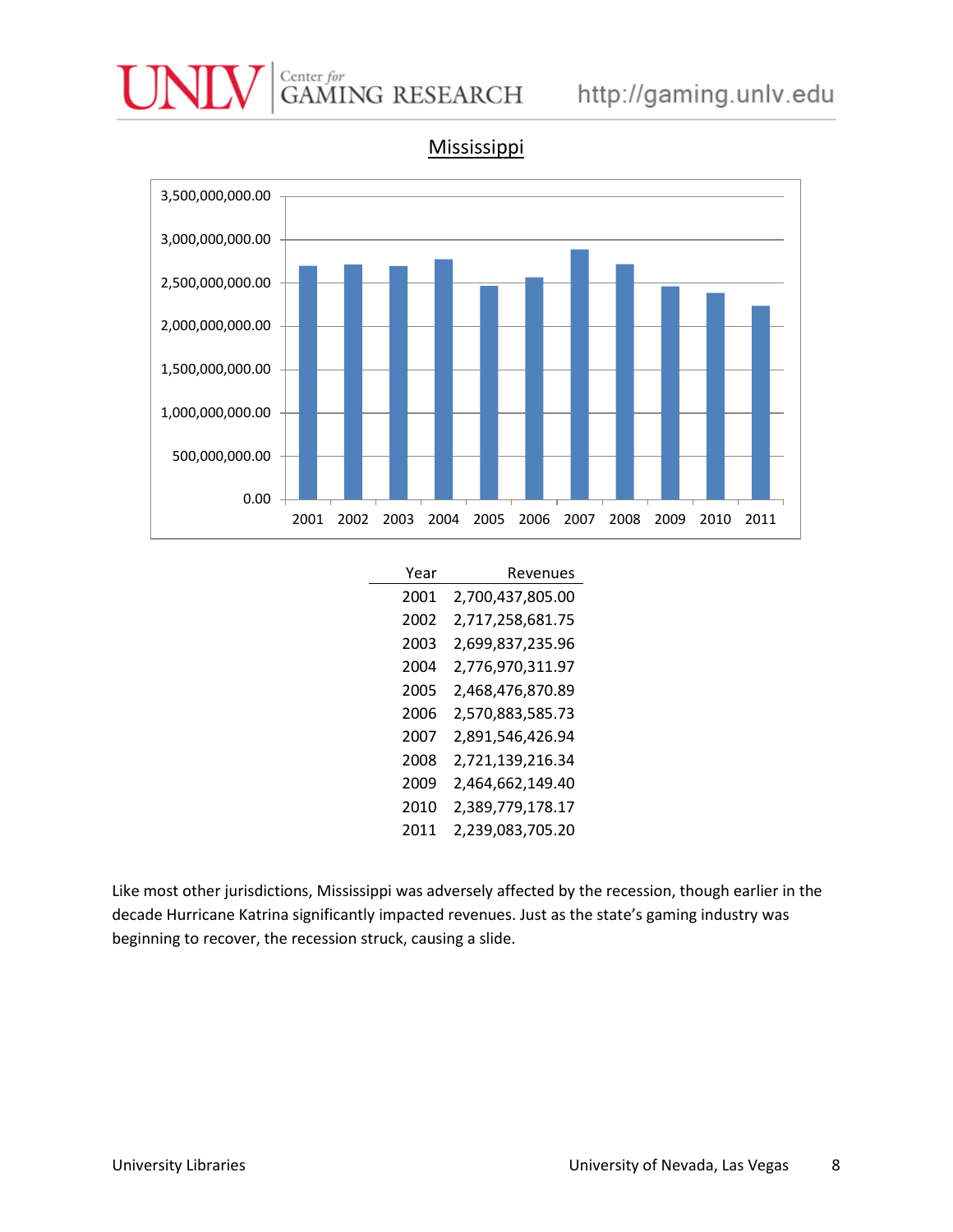### Center for<br>GAMING RESEARCH http://gaming.unlv.edu



Macau

| Year | Total      | Slot      | Table      |
|------|------------|-----------|------------|
| 2001 | unkn       | unkn      | unkn       |
| 2002 | 2,772,500  | 28,875    | 2,743,625  |
| 2003 | 3,583,875  | 29,500    | 3,554,375  |
| 2004 | 5,172,250  | 80,000    | 5,092,250  |
| 2005 | 5,755,875  | 156,250   | 5,599,625  |
| 2006 | 7,077,875  | 256,625   | 6,821,250  |
| 2007 | 10,378,125 | 449,250   | 9,928,875  |
| 2008 | 13,596,500 | 706,625   | 12,889,875 |
| 2009 | 14,921,375 | 812,875   | 14,108,500 |
| 2010 | 23,542,875 | 1,077,250 | 22,465,625 |
| 2011 | 33,483,375 | 1,428,125 | 32,055,250 |

Macau has been the world's greatest gaming success story of the past decade. Driven by astronomical levels of VIP baccarat play, Macau is bar far the world's most lucrative gaming jurisdiction; in 2010, its 33 casinos took in more than twice the total revenue of every casino in the state of Nevada.

Slot play, while a minor part of the overall revenue picture, continues to grow impressively, but the real story of Macau is its table gaming.